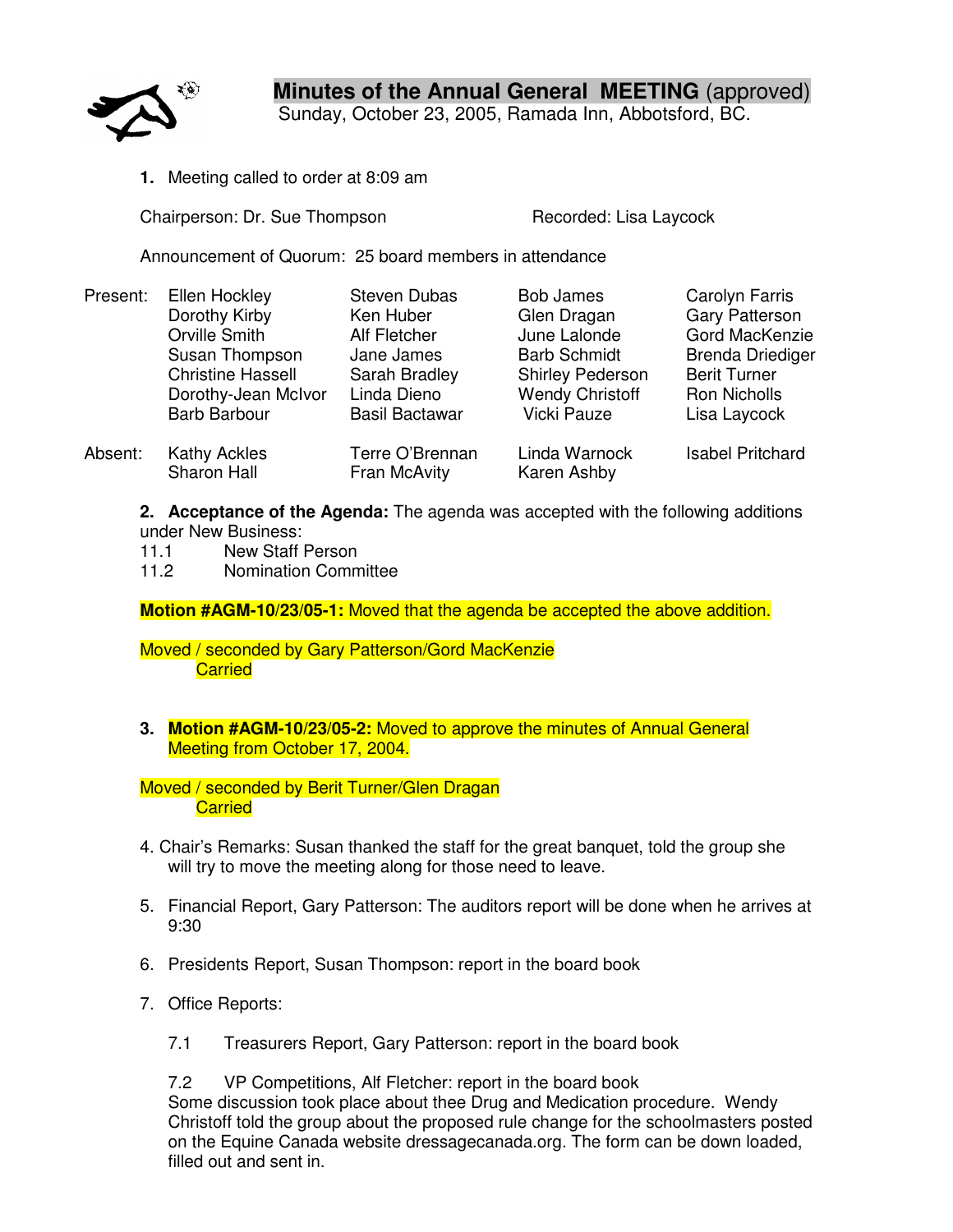- 7.3 VP Education, Dorothy Kirby: report in the board book
- 7.4 VP FEI Discipline: position currently vacant no report
- 7.5 VP Industry, Ellen Hockley:

Ellen reported nothing shocking happen right now. The current brand inspection is only good for 72 hours, not a year as it was previously. This change happened when the program switched from government to private management. Ellen will suggest going back to the longer permit.

- 7.6 VP Recreation, Jeff Beckly: no report
- 7.7 Past President, Ken Huber: report in the board book
- **5. Financial Report:** Financial Statement and audit report included in the board book. Scott Webster arrived are reviewed the Financial Statement and auditors report with the Board of Directors. He reminded the directors the audit meets the GAAP requirements. Scott answered questions from the directors.

**Motion #AGM-10/23/05-3:** Moved that Horse Council retain Scott Webster as the auditor for the next fiscal year.

Moved / seconded by Gary Patterson/Alf Fletcher **Carried** 

7.8 Office Report "The Year in Review": report in the board book We have become a great resource for the membership and province. Which is great but has created some staffing issues. If a new staff person were hired, this person would have to proficient in data entry and the monitor forums. We need to develop existing staff with the focus on marketing.

Sport BC – Legacy is still spending only the interest from the Calgary Olympics. Sport is focusing on recreation. The goal is to grow participation levels in sport 20% by 2010. To Horse Council this translates to a target on 3,700. We will have no problem meeting these numbers.

The new \$10 membership option for the remained of 2005 membership when they purchase their 2006 membership is ongoing. This has been successful in encouraging new members to join.

Provincial Division has been talking about helmet laws. Making it mandatory for juniors to wear helmets except in vaulting has been proposed. The discussion continued.

**Motion #AGM-10/23/05-4:** Moved that Horse Council BC support the mandatory junior helmet rule for juniors except vaulting.

Moved / seconded by Ken Huber/Sarah Bradley **Carried** 

Attendance at the Western Heritage is way down. A discussion about Western Heritage continued.

Wendy Christoff spoke about the Summer Games: She has spoke with Sharon Hall who has put a plan together to make it easier for the smaller zones to host reining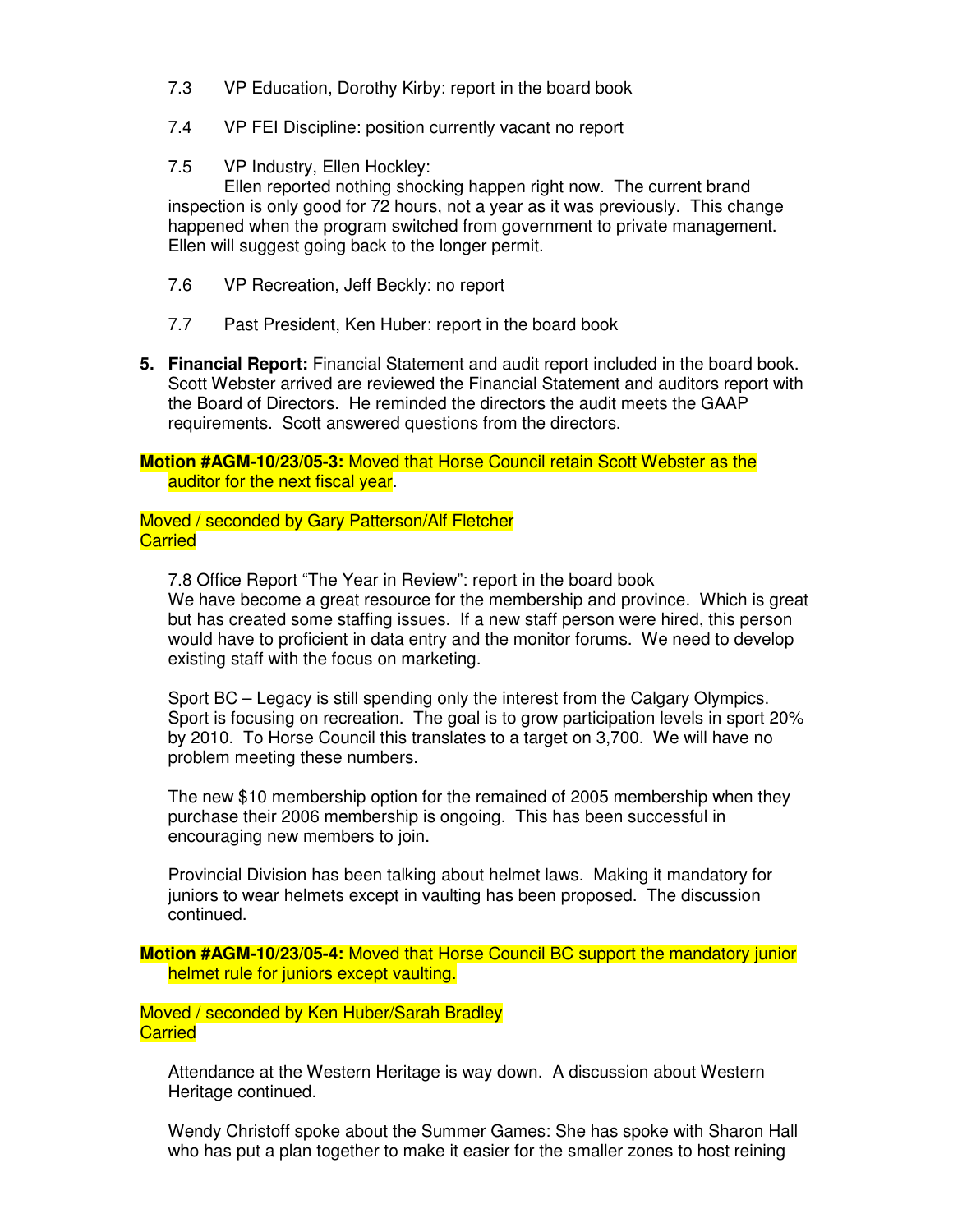qualifiers. The Dressage level has dropped from a 2<sup>nd</sup> level down to 1<sup>st</sup> level test 3 or 4.

**8. Zone Reports:** Included in board book all 8 zone reports:

Zone 4 added an update on the Burns Bog fire. The emergency action plan was discussed.

**9. Affiliate reports:** Berit Turner was applauded for her service to HCBC, as this is the end of her term as a director.

All Arabian Horse Association, Brenda Driediger: no report -New website is aaha.bc.com -2006 National will at Thunderbird first week of August

American Saddlebred Horse Association of BC, Glen Dragan: report in the board book

Back Country Horsemen, Isabel Pritchard: no report

BC Carriage Driving Society, Ellen Hockley: report in the board book

BC Competitive Trail Riders, Linda Warnock: no report

BC Hunter Jumper Association, Fran McAvity: report in the board book

BC Quarter Horse Association, Carolyn Farris: report in the board book

BC Therapeutic Riding Association, Jane James: report in the board book

BC Welsh Pony & Cob Association, Ken Huber: no report

CADORA BC Association, Berit Turner: report in the board book

Draft Horse & Mule Association of BC, Kathy Ackles: no report

Endurance Riders Association of BC, Terre O'Brennan: report in the board book

Equestrian Vaulting Association of BC, Barb Schmidt: report in the board book Barb added to her report:

- Two FEI vaulting Coaches who are willing to go to any zone.

- Purchasing 2 surcingles to loan out to help develop the grassroots of the vaulting program.

Horse Trials BC, Sarah Bradley: report in the board book

## **11. Other Business**

11.1 New Staff Position: It is felt that an additional staff person is required. Bob James told the group this should be dealt with at the board of directors meeting

**Motion #AGM-10/23/05-5:** Moved that to accept the actions of the executive committee.

Moved / seconded by Bob James/Sarah Bradley **Carried**